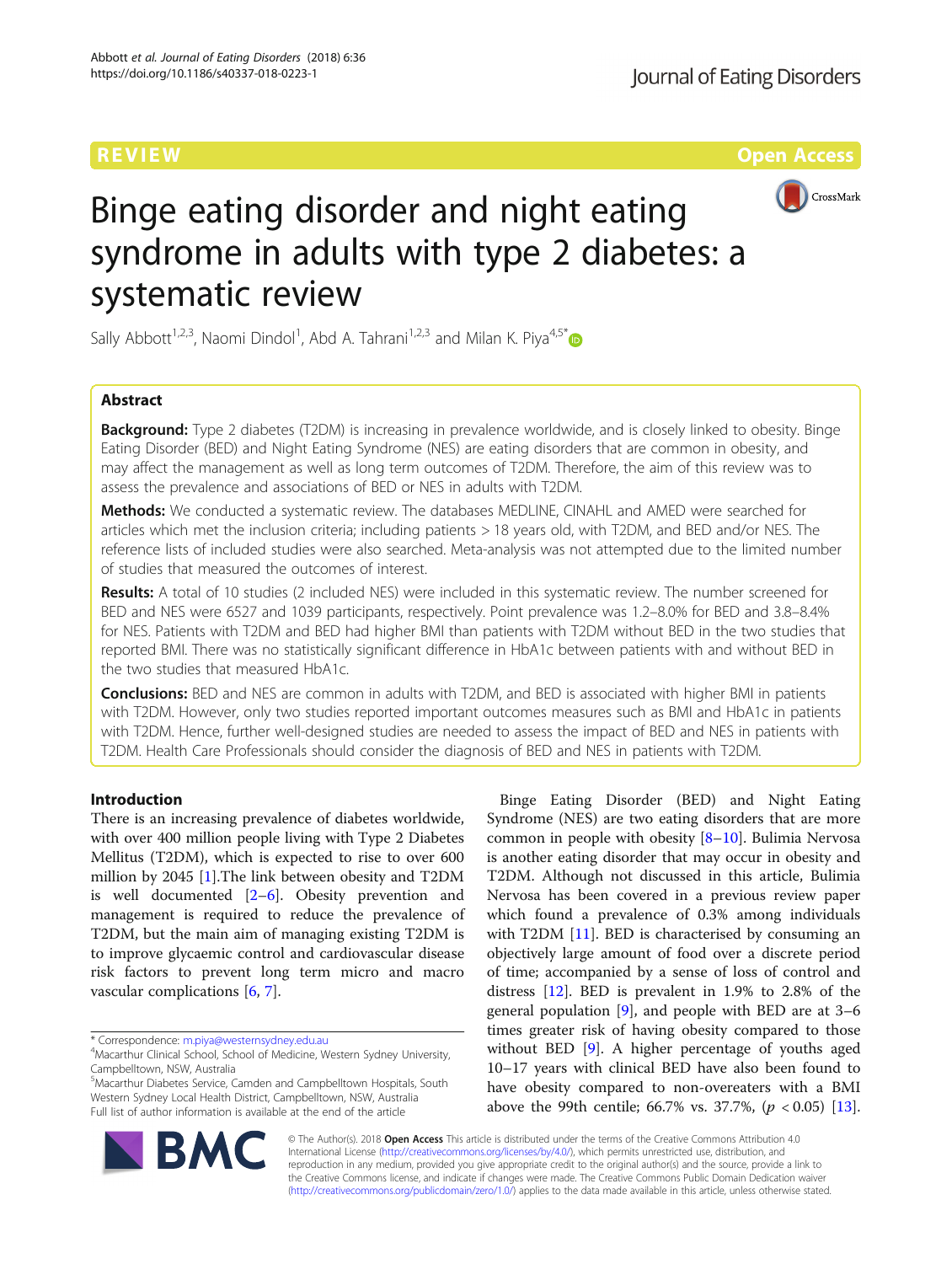NES describes nocturnal hyperphagia, insomnia and morning anorexia [[14](#page-7-0)], and affects an estimated 1% of the general population  $[15]$  $[15]$ , as high as 6–16% in patients with obesity  $[16, 17]$  $[16, 17]$  $[16, 17]$  $[16, 17]$ , and 2–20% of bariatric surgery patients [\[17](#page-7-0)].

Diagnosis of BED and NES is based on the DSM-5 criteria [\[12,](#page-6-0) [18\]](#page-7-0), updated in 2013. The updated diagnostic criteria for BED and NES are described in Table 1. The most notable change was that BED was acknowledged as a separate diagnosis for the first time, and NES became listed as a specific disorder under Other Specified Feeding or Eating Disorder (OSFED). An individual can have a diagnosis of NES only if the behaviour is not better explained by another mental health disorder, such as BED. Therefore, BED and NES cannot coexist. Treatment rates for BED and NES are low and less than 40% of individuals with a lifetime diagnosis of BED have been treated [[9](#page-6-0)]. This may be due to a lack of awareness of, or screening for BED and NES [[19](#page-7-0)].

Previous studies have shown that patients with BED have higher prevalence of T2DM compared to general population matched controls, 15.2% vs. 2.2%, (OR 8.8, 95% CI 4.3–17.9) [\[20\]](#page-7-0). In addition, having BED increased the risk of incident T2DM compared to people without BED (RR 6.5, 95% CI 3.4–12.3) [[20\]](#page-7-0). Similar results were found by Hudson et al. in which patients with BED were at increased risk of T2DM compared to those without BED (HR 1.7, 95% CI 1.1–2.6) despite adjustment for age, gender and BMI [\[21](#page-7-0)].

BED and NES might have a detrimental impact on the metabolic parameters in patients with T2DM. Increased severity of binge eating on a scale questionnaire has been shown to be significantly associated with increased risk of metabolic complications including raised HbA1C, blood pressure and BMI [\[22\]](#page-7-0). Experimental studies have shown that one-day of high-fat overfeeding in humans resulted in significant increases in postprandial glucose by 17.1%, and reductions in whole-body insulin

Table 1 Diagnostic Criteria

| Eating<br>Disorder | <b>DSM-IV</b> [18]                                                                                                                                                                                                                                                                                                                                                                                | DSM-5 [12]                                                                                                                                                                                                                                                                                                                                                                                                                                                                                                                                                                                                                                                                                                                                                                                                  |
|--------------------|---------------------------------------------------------------------------------------------------------------------------------------------------------------------------------------------------------------------------------------------------------------------------------------------------------------------------------------------------------------------------------------------------|-------------------------------------------------------------------------------------------------------------------------------------------------------------------------------------------------------------------------------------------------------------------------------------------------------------------------------------------------------------------------------------------------------------------------------------------------------------------------------------------------------------------------------------------------------------------------------------------------------------------------------------------------------------------------------------------------------------------------------------------------------------------------------------------------------------|
| <b>BED</b>         | A Recurrent episodes of binge eating. An episode of binge eating No change<br>is characterised by both of the following:<br>1. eating, in a discrete period (e.g. within any 2-h period), an<br>amount of food that is definitely larger than most people<br>would eat in a similar period of time under similar<br>circumstances<br>2. a sense of lack of control over eating during the episode |                                                                                                                                                                                                                                                                                                                                                                                                                                                                                                                                                                                                                                                                                                                                                                                                             |
|                    | B The binge eating episodes are associated with $>$ 3 of the<br>following:<br>1. eating much more rapidly than normal<br>2. eating until feeling uncomfortably full<br>3. eating large amounts of food when not feeling physically<br>hungry<br>4. eating alone because of being embarrassed by how much<br>one is eating<br>5. feeling disgusted, depressed or very quilty after overeating      | No change                                                                                                                                                                                                                                                                                                                                                                                                                                                                                                                                                                                                                                                                                                                                                                                                   |
|                    | C Marked distress over binge eating is present                                                                                                                                                                                                                                                                                                                                                    | No change                                                                                                                                                                                                                                                                                                                                                                                                                                                                                                                                                                                                                                                                                                                                                                                                   |
|                    | D The binge eating occurs on average 2 days per week for<br>6 months                                                                                                                                                                                                                                                                                                                              | The binge occurs, on average, more than once per week for<br>3 months                                                                                                                                                                                                                                                                                                                                                                                                                                                                                                                                                                                                                                                                                                                                       |
|                    | $E$ The binge eating is not associated with the regular use of<br>inappropriate compensatory behaviours                                                                                                                                                                                                                                                                                           | The binge eating is not associated with recurrent use of<br>inappropriate compensatory behaviour, such as in bulimia nervosa.                                                                                                                                                                                                                                                                                                                                                                                                                                                                                                                                                                                                                                                                               |
| <b>NES</b>         | NES would have been considered an eating disorder not<br>otherwise categorised (EDNOS); but not listed as an eating<br>disorder in its own right                                                                                                                                                                                                                                                  | NES is listed as an eating disorder under the other specified feeding or<br>eating disorder (OSFED) category:<br>1. Recurrent episodes of night eating, as manifested by eating after<br>awakening from sleep or by excessive food consumption after the<br>evening meal<br>2. There is awareness and recall of eating<br>3. Night eating causes significant distress and/or impairment in<br>functioning<br>4. The disordered pattern of eating is not better explained by binge<br>eating disorder or another mental disorder, including substance<br>use, and is not attributable to another medical disorder or to<br>an effect of medication<br>5. The night eating is not better explained by external influences<br>such as changes in the individual's sleep-wake cycle or by local<br>social norms |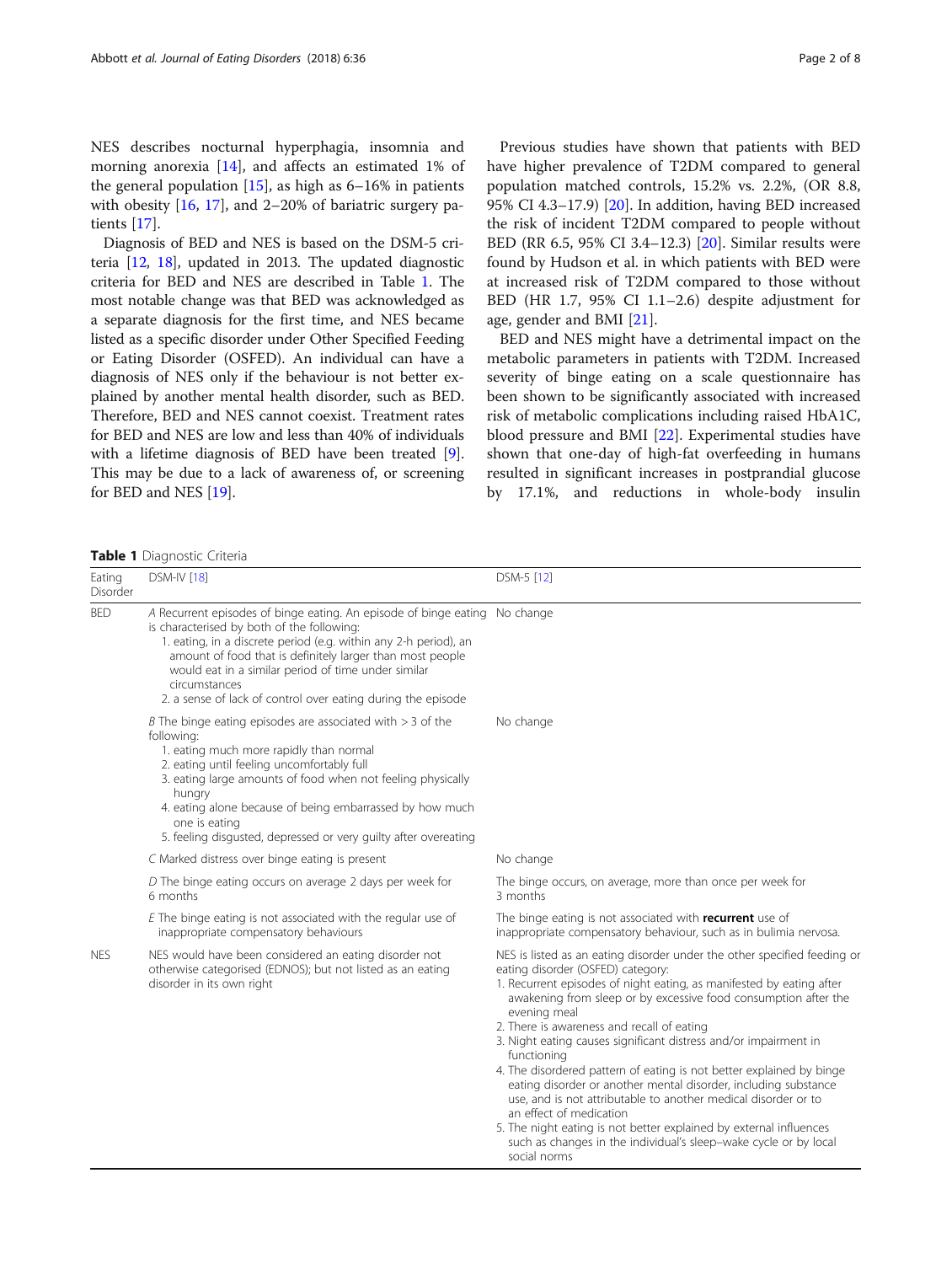sensitivity by 28% [\[23\]](#page-7-0). On the other hand, prescribed dietary components for T2DM management can also precipitate disordered eating, including dietary restraint and food preoccupation [\[24,](#page-7-0) [25\]](#page-7-0). In particular, very low calorie diets have been shown to significantly improve T2DM control and induce diabetes remission in 46% of patients with recent onset T2DM [\[26\]](#page-7-0). Therefore, more clinicians are advising low or very low calorie diets to patients who may have undiagnosed BED or NES. Furthermore, sleep deprivation and poor quality of sleep, which are characteristics of NES, are also risk factors for T2DM and obesity [[27,](#page-7-0) [28\]](#page-7-0).

Having BED or NES might have implications on the choice of treatment in patients with T2DM. For example, eating disorders might have an impact on the outcomes of bariatric surgery, while bariatric surgery might impact BED and NES [\[29](#page-7-0)–[31\]](#page-7-0).

Hence, we conducted a systematic review to assess the prevalence of BED and NES in patients with T2DM. We also assessed the relationships between BED/NES with BMI and HbA1c in patients with T2DM.

#### Methodology

Inclusion criteria were studies of adults (> 18 years old), with known T2DM and reported data on prevalence of BED or NES. Diagnosis should have been made according to DSM-IV or DSM-5 criterion and using validated questionnaire or interview methods, outlined in Table 2. Studies based in eating disorder services were excluded, as these would have a large selection bias.

Literature searches were made using keywords relevant to the framed question of this review. Literature searches

were performed for studies from inception up to 26th January 2018. The databases MEDLINE, CINAHL and AMED were searched using the terms 'Night Eating' OR 'Night Eating Syndrome' OR 'Binge Eating' OR 'Binge Eating Disorder' OR 'Eating Disorders' AND 'Diabetes', 'Diabetes Mellitus Type 2', 'Type 2 Diabetes'. To ensure all relevant literature was captured, the reference lists of the included primary studies were also searched.

The first two authors independently screened the titles and abstracts of identified studies. Studies meeting the eligibility criteria were then screened independently by both authors, using full-texts to determine inclusion. Any discrepancies were discussed in arbitration until a consensus was reached.

# Results

# Study selection

The study selection process is detailed in Fig. [1](#page-3-0). A total of 10 studies were identified for inclusion in the systematic review. These were generated from a search of the databases, which retrieved a total of 52 citations. Importing the reference lists of the 10 included studies provided an additional 339 citations. After adjusting for duplicates, the citations identified in the literature search totalled 315. Of those, 285 citations were discarded after screening their titles and abstracts as they did not meet the inclusion criteria. The full texts of the remaining 30 citations were then examined in further detail.

After examination of the full-text, 20 citations were excluded because they did not meet the inclusion criteria. The reasons for excluding studies are given in detail in Fig. [1](#page-3-0).

Table 2 Screening Methods

|                            | Name                                                                                             | Outline                                                                                                                                                                                                                                                                           |  |  |
|----------------------------|--------------------------------------------------------------------------------------------------|-----------------------------------------------------------------------------------------------------------------------------------------------------------------------------------------------------------------------------------------------------------------------------------|--|--|
| Ouestionnaire<br>Interview | Questionnaire on Eating and Weight Patterns<br>(QEWP, QEWP-R)                                    | A 27-item self-administered questionnaire that focuses on assessing<br>diagnostic criteria for BED                                                                                                                                                                                |  |  |
|                            | Eating Disorder Examination Questionnaire<br>$(EDE-Q)$                                           | A self-report version of the EDE interview. A 41-item self-reported<br>questionnaire generating 4 subscales and a global score.                                                                                                                                                   |  |  |
|                            | Night Eating Questionnaire (NEQ)                                                                 | A 14-item survey using 0-4 Likert responses to screen for symptoms<br>of NFS.<br>Items are also used to distinguish NES from sleep-related eating<br>disorder (SRED) and to confirm that symptoms have been present<br>for $>$ 3 months. Total NEQ scores may range from 0 to 52. |  |  |
|                            | Eating Disorder Examination (EDE)                                                                | A semi-structured interview that provides a profile of psychopathology<br>based 4 four subscales and a global score.                                                                                                                                                              |  |  |
|                            | Night Eating Syndrome History and<br>Inventory<br>(NESHI)                                        | A semi-structured interview based on the NEQ that assesses the presence<br>and frequency of night eating symptoms more comprehensively than the<br>survey alone and allows for diagnosis of NES to be made.                                                                       |  |  |
|                            | Structured Clinical Interview for DSM-IV<br>Axis 1<br>$(SCID-I)$                                 | A semi-structured interview to determine whether the individual meets<br>the DSM-IV criteria for eating disorders.                                                                                                                                                                |  |  |
|                            | Structured Interview for Anorexic and<br>Bulimic Syndromes, for Expert Rating<br>(SIAB, SIAB-EX) | A semi-structured interview to assess for the specific and general<br>psychopathology of eating disorders designed to establish diagnosis<br>according to DSM-III-R.                                                                                                              |  |  |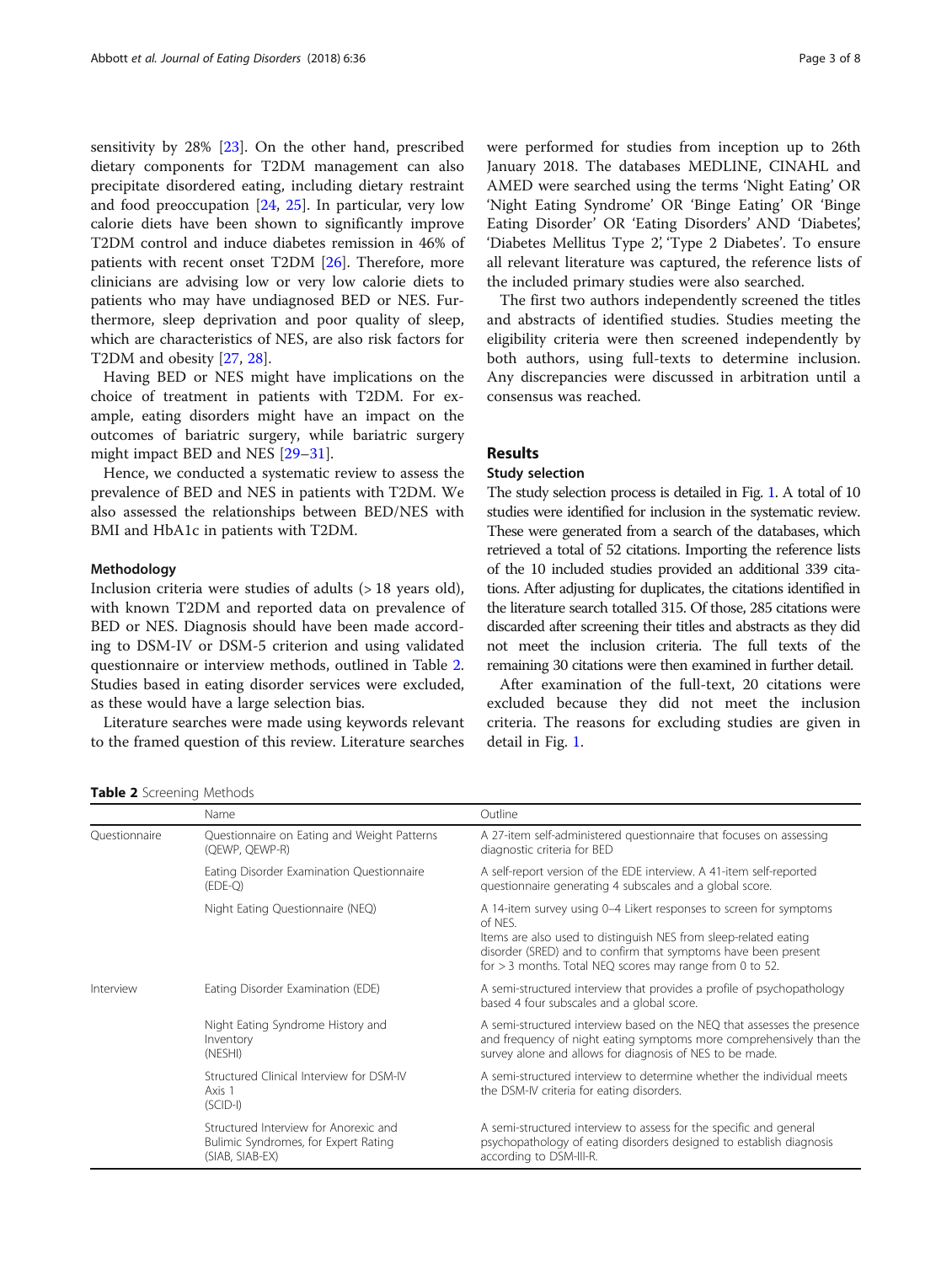<span id="page-3-0"></span>

## Study characteristics

The characteristics of included studies [\[32](#page-7-0)–[41\]](#page-7-0) are detailed in Table [3](#page-4-0).

# Binge eating disorder (BED) and T2DM

Point prevalence data of BED diagnosis was obtained from 6527 participants across 10 studies [\[32](#page-7-0)–[38](#page-7-0), [40](#page-7-0), [41](#page-7-0)]. All studies were cross sectional in design and 5 of these [[32,](#page-7-0) [34](#page-7-0), [36](#page-7-0)–[38](#page-7-0)] were multi-centre studies. One study [[32\]](#page-7-0) used two methods of diagnosis and reported point prevalence separately for each. Positive diagnosis according to the EDE-Q questionnaire was then corroborated with the EDE interview. All other studies used exclusively either questionnaires (QEWP-R  $n = 2$ , QEWP  $n = 1$ ) or interviews (SCID-1 n = 2, EDE n = 1, SIAB n = 1, SIAB-EX  $n = 1$ ) to establish BED diagnosis. Most studies established diagnosis of BED according to DSM-IV criteria  $(n = 7)$ , while two studies used DSM-5.

Apart from one study [\[27](#page-7-0)], which excluded participants taking psychotropic medications, no other studies

reported whether participants were taking medications known to influence appetite; such as psychotropic, steroid or anti-diabetes medications like Metformin, DPP-4 inhibitors or GLP-1 agonists. Five studies discussed use of insulin with two studies excluding participants on insulin [[36](#page-7-0), [40](#page-7-0)] and in the remaining three studies 30–51% of study participants were on insulin [\[37,](#page-7-0) [38](#page-7-0), [41](#page-7-0)]. One study [[37](#page-7-0)] specifically reported insulin use among those with BED (33%) vs. without BED (52%).

# Night eating syndrome (NES) and T2DM

Point prevalence data was obtained from 1039 participants from two studies [\[32,](#page-7-0) [39\]](#page-7-0) for NES diagnosis. One study [[32](#page-7-0)] was a multi-centre study. Both studies were cross-sectional, undertaken in the USA and both used NEQ questionnaires to establish NES diagnosis. One used DSM-5 [[39](#page-7-0)] criteria; while the other used published clinical characterisation criteria [\[42](#page-7-0)], for diagnosis. One of these studies  $[32]$  $[32]$  $[32]$  then used interview to confirm diagnosis, using NESHI, and reported prevalence data according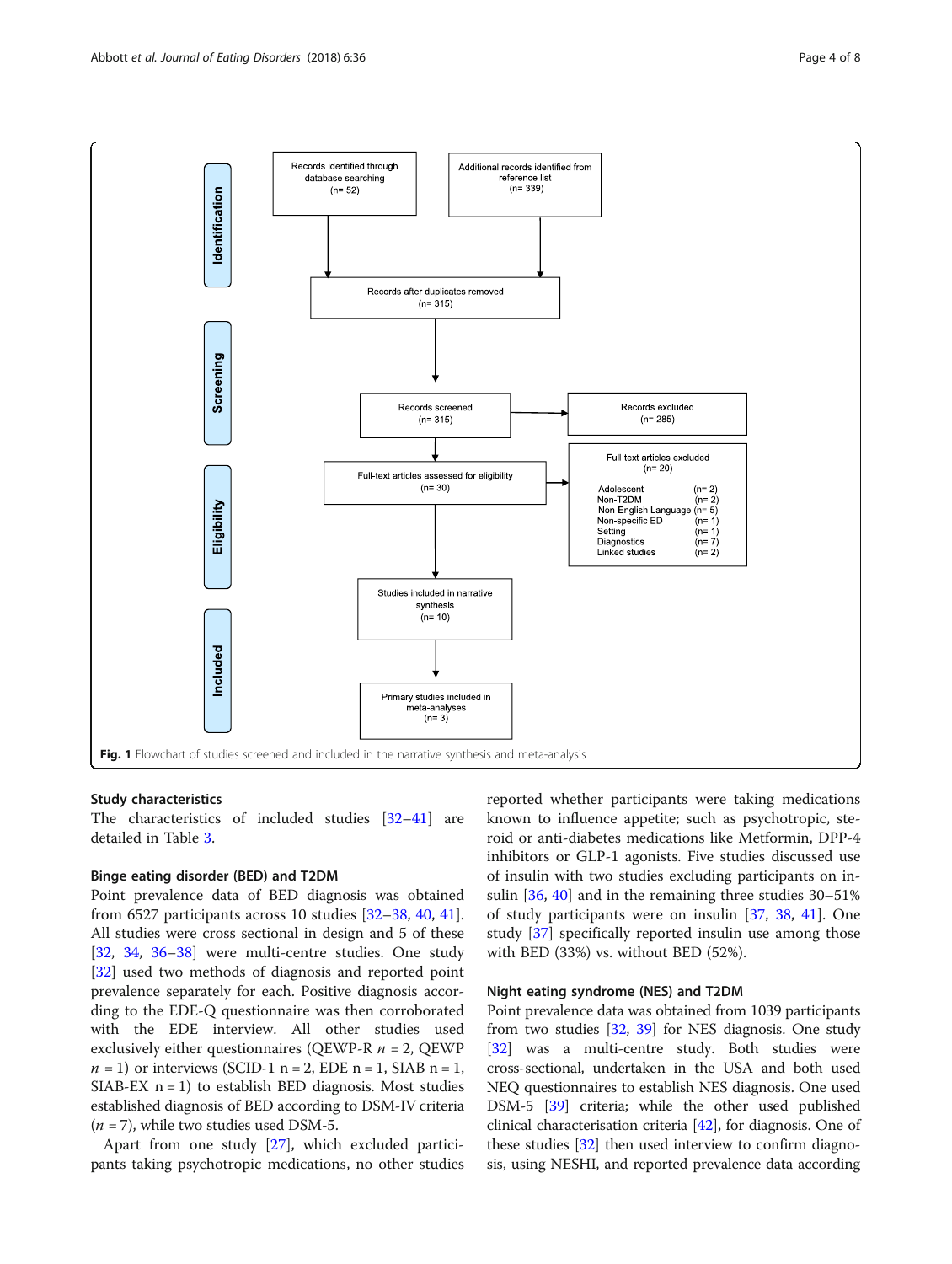| j<br>i<br>a ava atavia               |
|--------------------------------------|
| ・リコード<br>I<br>$\overline{)}$<br>こうりり |
|                                      |

<span id="page-4-0"></span>

| $\sum_{i=1}^{n}$                                       |                 |                        |                                                                                     |                    |                |               |         |                    |                                   |               |                |                                                                                                                                                                                                                                                                                                                                                                                  |                |                                       |                          |
|--------------------------------------------------------|-----------------|------------------------|-------------------------------------------------------------------------------------|--------------------|----------------|---------------|---------|--------------------|-----------------------------------|---------------|----------------|----------------------------------------------------------------------------------------------------------------------------------------------------------------------------------------------------------------------------------------------------------------------------------------------------------------------------------------------------------------------------------|----------------|---------------------------------------|--------------------------|
| Author                                                 | Country         | Multi-centre           | Recruitment                                                                         | All T2DM Insulin-  |                |               |         | Eating<br>Disorder | Criteria                          | Questionnaire | Diagnosis      |                                                                                                                                                                                                                                                                                                                                                                                  | Interview      | Diagnosis                             |                          |
|                                                        |                 | yes/no                 |                                                                                     | $\left( =0\right)$ |                | dependent (%) |         |                    |                                   |               | $\frac{1}{2}$  | ×,                                                                                                                                                                                                                                                                                                                                                                               |                | $\equiv$                              | S,                       |
|                                                        |                 | $(n =$ centres $)$     |                                                                                     |                    | Total          | $\Omega$      | No ED   |                    |                                   |               |                |                                                                                                                                                                                                                                                                                                                                                                                  |                |                                       |                          |
| Allison [32]                                           | USA             | Yes $(n = 16)$         | Open screening                                                                      | 845                |                |               |         | BED                | DSM-N                             | EDE-Q         | $\overline{4}$ | 5.6                                                                                                                                                                                                                                                                                                                                                                              | EDEª           | $\supseteq$                           | $\overline{4}$           |
|                                                        |                 |                        | and referrals from<br>professionals<br>un-specified<br>healthcare                   |                    |                |               | I       | NES                | Clinical assessment <sup>42</sup> | <b>DEO</b>    |                | $\approx$                                                                                                                                                                                                                                                                                                                                                                        | <b>NESHIP</b>  | 32                                    | 3.8                      |
| <b>Çelik</b> [33]                                      | Turkey          | $\frac{1}{2}$          | Diabetes outpatient clinics                                                         | 152                | L              |               | I       | BED                | DSM-N                             | Ī             | Ī              | L                                                                                                                                                                                                                                                                                                                                                                                | <b>NOS</b>     | $^{\circ}$                            | 53                       |
| Chao [34]                                              | USA             | Yes ( $n = 16$ )       | and referrals from<br>Open screening<br>professionals<br>un-specified<br>healthcare | 4572               | $\overline{1}$ |               |         | <b>BED</b>         | DSM-5                             | QEWP-R        | 54             | $\overline{12}$                                                                                                                                                                                                                                                                                                                                                                  | $\overline{1}$ | I                                     | $\overline{\phantom{a}}$ |
| $Crow$ [35]                                            | JSA             | $\frac{1}{2}$          | Diabetes outpatient clinics                                                         | $\frac{4}{3}$      | Ï              | I             | I       | BED                | DSM-N                             | I             | Ï              | I                                                                                                                                                                                                                                                                                                                                                                                | SCID-I         |                                       | 25.6                     |
| Herbozo <sup>[36]</sup>                                | Chile           | Yes $(-)$              | primary care HCPs<br>Referrals from                                                 | 387                | $\circ$        | $\circ$       | $\circ$ | BED                | DSM-5                             | QEWP-R        | ᆕ              | 8.0                                                                                                                                                                                                                                                                                                                                                                              |                | $\begin{array}{c} \hline \end{array}$ | $\overline{1}$           |
| Herpertz [37]<br>1998                                  |                 | Germany Yes $(n = 12)$ | Inpatients and<br>outpatients                                                       | 662                | 51             | 33            | 52      | BED                | DSM-N                             |               |                | $\begin{array}{c} \rule{0pt}{2.5ex} \rule{0pt}{2.5ex} \rule{0pt}{2.5ex} \rule{0pt}{2.5ex} \rule{0pt}{2.5ex} \rule{0pt}{2.5ex} \rule{0pt}{2.5ex} \rule{0pt}{2.5ex} \rule{0pt}{2.5ex} \rule{0pt}{2.5ex} \rule{0pt}{2.5ex} \rule{0pt}{2.5ex} \rule{0pt}{2.5ex} \rule{0pt}{2.5ex} \rule{0pt}{2.5ex} \rule{0pt}{2.5ex} \rule{0pt}{2.5ex} \rule{0pt}{2.5ex} \rule{0pt}{2.5ex} \rule{0$ | <b>SIAB</b>    | $\frac{8}{10}$                        | 27                       |
| Herpertz [38]<br>2000                                  | Germany Yes (-) |                        | Diabetes outpatient<br>clinics                                                      | 322                | $\frac{4}{6}$  | I             | I       | BED                | DSM-N                             | Ï             | Ï              | I                                                                                                                                                                                                                                                                                                                                                                                | SIAB-EX        | $\equiv$                              | 34                       |
| Hood [39]                                              | USA             | $\frac{1}{2}$          | Endocrinology outpatient clinics                                                    | 194                | I              | I             | I       | NES                | DSM-5                             | <b>DEO</b>    | $\tilde{=}$    | 67                                                                                                                                                                                                                                                                                                                                                                               | $\overline{1}$ | I                                     | $\overline{1}$           |
| Kenardy [40]                                           | Australia       | $\frac{1}{2}$          | Diabetes outpatient clinics                                                         | 50                 | $\circ$        | $\circ$       | $\circ$ | BED                | DSM-N                             | QEWP          | $\infty$       | 6.0                                                                                                                                                                                                                                                                                                                                                                              | Ï              | I                                     |                          |
| Mannucci [41] Italy                                    |                 | $\frac{1}{2}$          | Diabetes outpatient clinics                                                         | 156                | 30             | I             | I       | BED                | DSM-N                             | $\mathbf{I}$  | $\mathbf{I}$   | $\mathsf I$                                                                                                                                                                                                                                                                                                                                                                      | EDE            | $\sim$                                | $\frac{3}{2}$            |
| <sup>b</sup> NEQ score > 25 were contacted for a NESHI |                 |                        | a > 8 objective binge eating episodes in 4 weeks were contacted for an EDE          |                    |                |               |         |                    |                                   |               |                |                                                                                                                                                                                                                                                                                                                                                                                  |                |                                       |                          |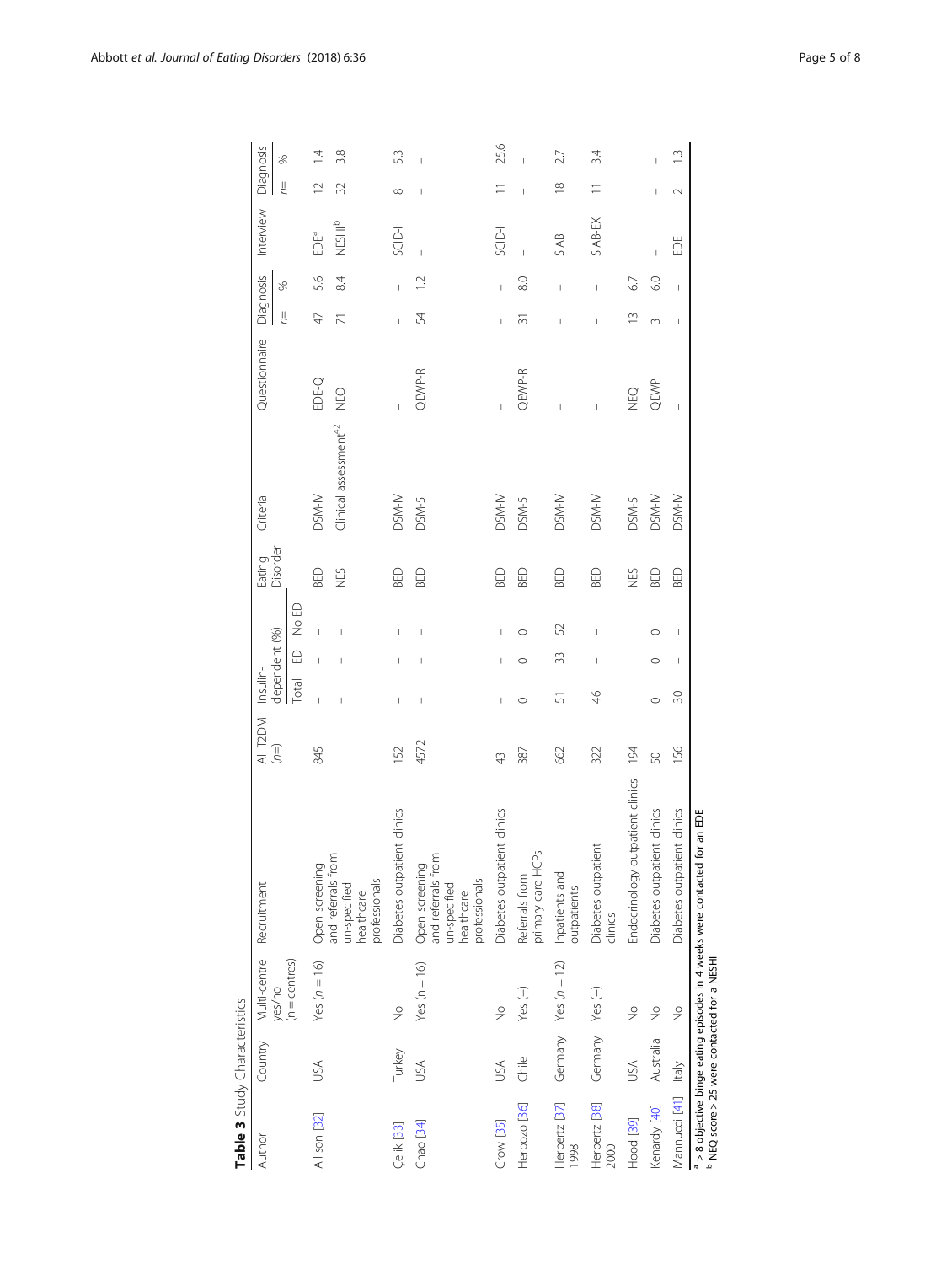| Author       | With BFD |                                  |                            | Without BFD |                     |               | Mean Difference               | Significance |
|--------------|----------|----------------------------------|----------------------------|-------------|---------------------|---------------|-------------------------------|--------------|
|              |          | Mean BMI<br>(kq/m <sup>2</sup> ) | SD<br>(kg/m <sup>2</sup> ) |             | Mean BMI<br>(kq/m2) | SD<br>(kq/m2) | (kg/m <sup>2</sup> ) [95% CI] | (p)          |
| Celik [18]   |          | 33.8                             | 6.8                        | 144         | 30.8                | 4.9           | $3.00$ [-1.78, 7.78]          | $P = 0.22$   |
| Herbozo [21] |          | 34.8                             | 7.9                        | 356         | 31.4                |               | 3.40 [0.56, 6.24]             | $P = 0.02$   |

Table 4 Mean BMI (kg/m2) of Participants With and without BED

to the alternative methods of diagnosis. Neither of these studies [\[32,](#page-7-0) [39\]](#page-7-0) reported insulin use or use of medications that are known to influence appetite.

# **Prevalence**

Prevalence data is shown in Table [3.](#page-4-0) The overall point prevalence of BED was 1.2–25.6%. The point prevalence for NES was 3.8% to 8.4% [\[42](#page-7-0)]. Using interviews to corroborate questionnaires in one study [[32\]](#page-7-0), led to a lesser prevalence of diagnosis of both BED (reduced from 5.6 to 1.4%) and NES (reduced from 8.4 to 3.8%).

# Differences between patients with T2DM with and without BED and NES

# Body mass index (BMI)

Two studies [\[33,](#page-7-0) [36](#page-7-0)] reported BMI according to absence or presence of BED diagnosis. Both studies showed that BMI was higher in patients with vs. without BED but the difference in the smaller study did not reach statistical significance as shown in Table 4.

The association between NES diagnosis and BMI was reported in one study ( $n = 194$ , 13 patients with NES) [[39\]](#page-7-0). There was no significant difference between the mean BMI of those with  $(34.0 \text{ kg/m}^2 \text{ [SD 8.3]})$  and without (BMI 35.7 kg/m<sup>2</sup> [SD 8.3]) a diagnosis of NES (p = ns).

## Glycaemic control

The same two studies [\[33](#page-7-0), [36\]](#page-7-0) reporting BMI, compared HbA1c between patients with T2DM with and without BED; summarised in Table 5. The larger study [[36](#page-7-0)] showed no difference in HbA1c between patients with and without BED, and the smaller study  $[33]$  $[33]$  showed higher HbA1c in patients with BED vs. no BED but this was not statistically significant. It must be noted that in the larger study that showed no difference, the HbA1c was well controlled (7.3%) in both patients with and without BED.

Results from Hood et al. [[39](#page-7-0)] found no statistical difference in the HbA1c of those with and without NES, although the number of patients with T2DM was small  $(8.4\%$  [SD 1.6%] vs. 7.8% [SD 1.6%]; p = ns.

# **Ethnicity**

No data was available on association between ethnicity and a diagnosis of either BED or NES.

# **Discussion**

This systematic review showed that BED and NES were common in patients with T2DM, but there was big variation in the prevalence between the studies, which is consistent with the findings of a previous review [\[11](#page-6-0)]. This large variation between studies may reflect the different populations studied (primary care vs hospital clinic) as well as the differences in the method used to diagnose BED. Incorporating interviews to the diagnostic process resulted in a lower prevalence of BED and NES compared to questionnaires alone. This difference in the prevalence of BED based on questionnaires vs. interview was also noted previously in patients with morbid obesity who were considered for bariatric surgery [[43\]](#page-7-0), which found a lower prevalence of BED using Structured Clinical Interview (SCID) vs. the Questionnaire of Eating and Weight Patterns-Revised (QEWP-R).

The two studies that reported HbA1c in this systematic review showed no statistically significant relationship between BED and HbA1c. One study had very small numbers included, and the larger study had both groups with a mean HbA1c of 7.3%, for patients based in a geographical region in Chile. Findings from this study may not be generalisable to other T2DM populations. And regardless of HbA1c, BED may affect glycaemic variability due to the consumption of large amounts of calories over a short period of time and other behaviours such as prolonged fasting. Hence, the relationship between BED and glycaemic variability

Table 5 Mean HbA1c (%) of Participants with and without BED

| Author       | With BED           |               |     | Without BED        |                      | Mean Difference           | Significance |
|--------------|--------------------|---------------|-----|--------------------|----------------------|---------------------------|--------------|
|              | Mean HbA1c (%DCCT) | SD<br>(%DCCT) |     | Mean HbA1c (%DCCT) | <b>SD</b><br>(%DCCT) | $(\%DCCT)$<br>$[95\%$ CI] | (p)          |
| Celik [18]   | 8.7                |               | 44  | 8.1                |                      | $0.60$ [-1.71, 2.91]      | $P = 0.61$   |
| Herbozo [21] | -73                | .8            | 356 | - 7.3              |                      | $0.00$ $[-0.67, 0.67]$    | $P = 1.00$   |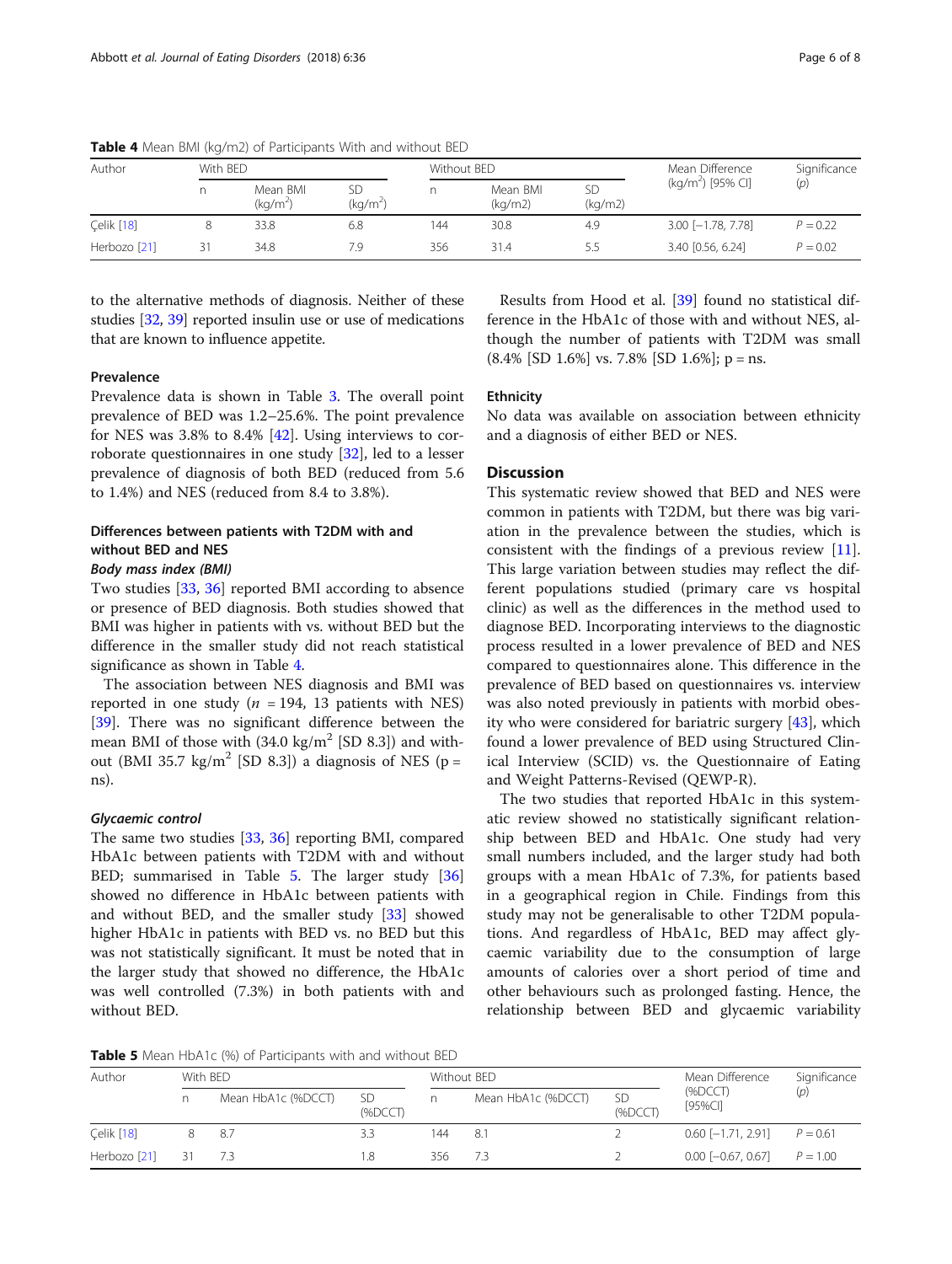<span id="page-6-0"></span>needs to be examined, particularly given that there is growing evidence that increased glycaemic variability is associated with increased vascular disease in patients with T2DM [[43](#page-7-0)], independent of HbA1c.

This review found higher BMI in patients with BED, which is consistent with the data from the World Health Organisation showing a high prevalence of obesity amongst patients with BED [9]. However, due to the design of the studies included in our systematic review, it is difficult to ascertain the direction of the relationship between BED and obesity in patients with T2DM, particularly as a bidirectional relationship is biologically plausible. Hence, further longitudinal studies and RCTs are needed to examine the relationships between BED and obesity in patients with T2DM.

#### Study limitations

More than half of the included studies were conducted at a single site, reducing the generalisability of the sample. Overall our systematic review showed that there is very limited data available to assess the relationships between BED/NES and diabetes-related outcomes in patients with T2DM. The two studies that measured diabetes-related outcomes and the number of patients with BED and NES included in the analysis were small. Furthermore, all these studies were cross-sectional. Hence causality and direction of relationships could not be ascertained. There is also a lack of data regarding ethnicity, which might play an important role in the relationship between BED/NES and T2DM. Hence, future studies need to take the above-mentioned limitations into account. Moreover, the use of medications known to affect appetite and thus influence eating behaviour was seldom reported.

# Conclusions

Our findings demonstrate that a considerable proportion of adults with pre-existing T2DM have clinical BED and NES. It is therefore important for healthcare professionals working in the field of T2DM to be vigilant regarding the possible diagnosis of BED or NES in their patients. Future studies exploring the impact of BED/NES in the management of T2DM and development of long term diabetes complications are required. The effect of newer anti-diabetes therapies that reduce appetite, and the increasing use of very low calorie diets and bariatric surgery in the management of T2DM, make screening and early diagnosis of these eating disorders even more important.

Availability of data and supporting materials Please contact author for data requests.

Ethical approval and consent to participate Not applicable.

#### Authors' contributions

SA screened articles for inclusion, extracted data, and drafted the manuscript. ND carried out the literature searches, screened articles for inclusion and quality assured the extracted data. AT and MP participated in the design of the study. All authors contributed to the manuscript, and read and approved the final manuscript.

#### Consent for publication

Not applicable.

#### Competing interests

The authors declare that they have no competing interests.

#### Publisher's Note

Springer Nature remains neutral with regard to jurisdictional claims in published maps and institutional affiliations.

#### Author details

<sup>1</sup>Department of Diabetes and Endocrinology, University Hospitals Birmingham NHS Foundation Trust, Birmingham, UK.<sup>2</sup> Institute of Metabolism and Systems Research, University of Birmingham, Birmingham, UK. <sup>3</sup>Centre of Endocrinology and Diabetes and Metabolism, Birmingham Health Partners, Birmingham, UK. <sup>4</sup>Macarthur Clinical School, School of Medicine, Western Sydney University, Campbelltown, NSW, Australia. <sup>5</sup>Macarthur Diabetes Service, Camden and Campbelltown Hospitals, South Western Sydney Local Health District, Campbelltown, NSW, Australia.

## Received: 12 July 2018 Accepted: 2 October 2018 Published online: 06 November 2018

#### References

- 1. International DiabetesFederation. IDF Diabetes Atlas 8th Edition. 2017:155. doi[:https://doi.org/10.1016/j.diabres.2009.10.007](https://doi.org/10.1016/j.diabres.2009.10.007)
- 2. Freemantle N, Holmes J, Hockey A, Kumar S. How strong is the association between abdominal obesity and the incidence of type 2 diabetes? Int J Clin Pract. 2008;62(9):1391–6. [https://doi.org/10.1111/j.1742-1241.2008.01805.x.](https://doi.org/10.1111/j.1742-1241.2008.01805.x)
- 3. Colditz GA, Willett WC, Stampfer MJ, et al. Weight as a risk factor for clinical diabetes in women. Am J Epidemiol. 1990;132(3):501–13.
- 4. Sjohlolm K, Anveden A, Peltonen M, Jacobson P, Romeo S, Svensson PA, Sjostrom L. Evaluation of current eligibility criteria for bariatric surgery. Cardiovasc Metab risk 2013;36(July 2012):1335–1340. doi[:https://doi.org/10.2337/dc12-1395.](https://doi.org/10.2337/dc12-1395)
- 5. Sjöholm K, Pajunen P, Jacobson P, et al. Incidence and remission of type 2 diabetes in relation to degree of obesity at baseline and 2 year weight change: the Swedish obese subjects (SOS) study. Diabetologia. 2015;58(7): 1448–53. <https://doi.org/10.1007/s00125-015-3591-y>.
- 6. Wing RR, Jeffery RW. Effect of modest weight loss on changes in cardiovascular risk factors: are there differences between men and women or between weight loss and maintenance? Int J Obes Relat Metab Disord. 1995;19(1):67–73 [http://www.ncbi.nlm.nih.gov/pubmed/7719395.](http://www.ncbi.nlm.nih.gov/pubmed/7719395) Accessed May 23, 2017.
- 7. Calvert M, Shankar A, McManus RJ, Lester H, Freemantle N. Effect of the quality and outcomes framework on diabetes care in the United Kingdom: retrospective cohort study. BMJ. 2009;338(7707):1366–70. [https://doi.org/10.](https://doi.org/10.1136/bmj.b1870) [1136/bmj.b1870.](https://doi.org/10.1136/bmj.b1870)
- 8. Gallant AR, Lundgren J, Drapeau V. The night-eating syndrome and obesity. Obes Rev. 2012;13(6):528–36. [https://doi.org/10.1111/j.1467-789X.2011.00975.x.](https://doi.org/10.1111/j.1467-789X.2011.00975.x)
- 9. Kessler RC, Berglund PA, Chiu WT, et al. The prevalence and correlates of binge eating disorder in the World Health Organization world mental health surveys. Biol Psychiatry. 2013;73(9):904–14. [https://doi.org/10.1016/j.](https://doi.org/10.1016/j.biopsych.2012.11.020) [biopsych.2012.11.020.](https://doi.org/10.1016/j.biopsych.2012.11.020)
- 10. de Zwaan M. Binge eating disorder and obesity. Int J Obes Relat Metab Disord. 2001;25(Suppl 1):S51–5. <https://doi.org/10.1038/sj.ijo.0801699>.
- 11. García-Mayor RV, García-Soidán FJ. Eating disoders in type 2 diabetic people: brief review. Diabetes Metab Syndr Clin Res Rev. 2017;11(3):221–4. [https://](https://doi.org/10.1016/j.dsx.2016.08.004) [doi.org/10.1016/j.dsx.2016.08.004.](https://doi.org/10.1016/j.dsx.2016.08.004)
- 12. American Psychiatric Association., American Psychiatric Association. DSM-5 Task Force. Diagnostic and Statistical Manual of Mental Disorders : DSM-5. American Psychiatric Association; 2013. [https://books.google.co.uk/books/](https://books.google.co.uk/books/about/Diagnostic_and_Statistical_Manual_of_Men.html?id=EIbMlwEACAAJ) [about/Diagnostic\\_and\\_Statistical\\_Manual\\_of\\_Men.html?id=EIbMlwEACAAJ.](https://books.google.co.uk/books/about/Diagnostic_and_Statistical_Manual_of_Men.html?id=EIbMlwEACAAJ) Accessed June 26, 2018.